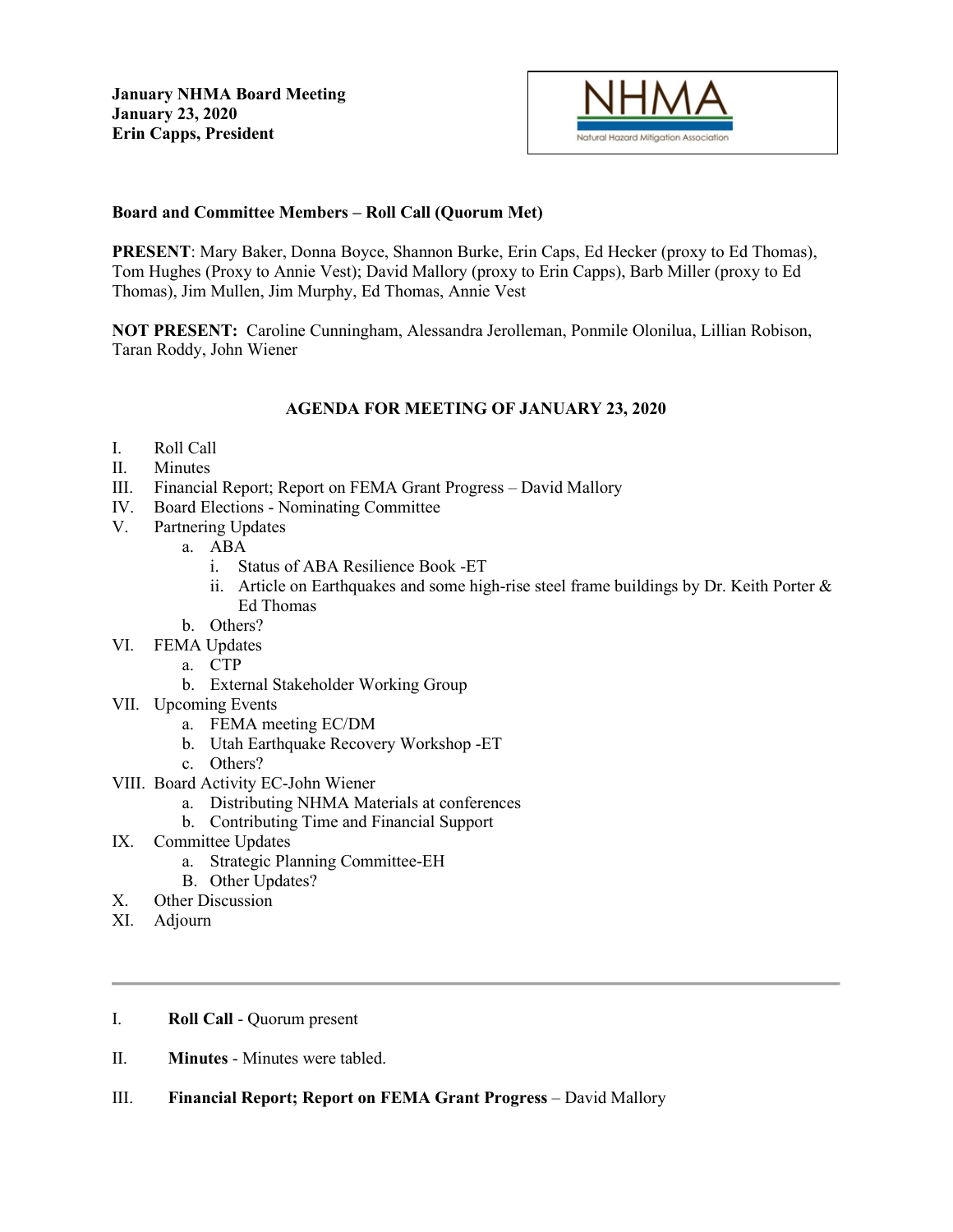**Erin Capps** explained that the Financial Report was submitted by David Mallory who planned to be on the call but has not yet joined. Suggested the Board take up approval of the Financial Report as presented.

**A Motion** to approve the Financial Report was made by Erin Capps. **The Motion was seconded** by Jim Murphy. DISCUSSION:

**Jim Murphy** suggested David Mallory give a briefing on income/expenses and explain this item in a little more detail.

**Jim Mullen** concurred and suggested the Board spend some time reviewing more than just a recitation of numbers to help it with strategic planning.

**Erin Capps** will try to learn from David Mallory whether he can make it to the next Board meeting and if not suggested we move the Board Meeting to a time when David is available so he can answer questions.

There being no further discussion, it was

**VOTED**: The Financial Report was approved.

**David Mallory** joined the call late and took questions on the Financial Report and reported on FEMA Grant Progress:

## DISCUSSION:

**Jim Murphy** requested clarification on income/expenses and explained that just by looking at the financials and understanding how we're doing related to our FEMA work, obligations, spending, etc. it was a little difficult; since we are considering putting on seminars, webinars, etc., he asked are those all paid for? Not quite clear on how things are working.

**David Mallory** explained that the webinars and travel associated with the Grant all come out of the Grant funds. We do not have matching funds to the Grant.

Currently we have in place the 2018 Grant for \$100,000.00, and the 2019 Grant for another \$100,000.00. We have only spent about \$6,000.00 out of the 2018 Grant, so we have about \$93,000.00 left to spend out of that Grant, and then we have the 2019 Grant.

Out of our General Operating Fund, part of the Administrative Manager's time and half of our Webmaster's time, as well as some expenses for insurance, Webex, and so forth, come out of the General Fund. We have not been taking in as much money as we spend from the General Fund, so our net equity has been dropping every month and was getting below the level that he as Treasurer was comfortable seeing. For example, in November, our net equity was just under \$13,000.00; then we went through a giving cycle in December. David Mallory gave a shout out to Ed Thomas and John Wiener who together throughout the year have contributed about \$10,000.00 to the organization. That brought us up to a net equity of about \$20,000.00 at the end of the year. The webinars and big-ticket items, the time that David charges, are all charged to the Grant.

**Jim Murphy** shared that this gave him the sense that we're short on money a little bit and perhaps we need to give a bit more than we have throughout the year.

**David Mallory** agreed that would be helpful. He would certainly welcome any contributions that anyone wished to send our way. The other thing we need to do - in equal measure with contributions - is schedule more of the workshops that we do around the country. These are really the money makers for us. We have at times made up to  $$20,000.00$  for a week-long workshop, and that's above our costs. Because of the way our finances are structured, that money goes into our General Fund, not to the Grant. He is comfortable with our equity position at the moment, but \$20,000.00 is at the lower limit of where he hopes to go when we have good cash flow.

One thing that he has not been able to do is to put together a budget for the Board to adopt. A couple of other fires need to be put out in the immediate future, but he would very much like to work with Erin Capps to get a budget down to show the Board so they will have a better idea of what is coming and going.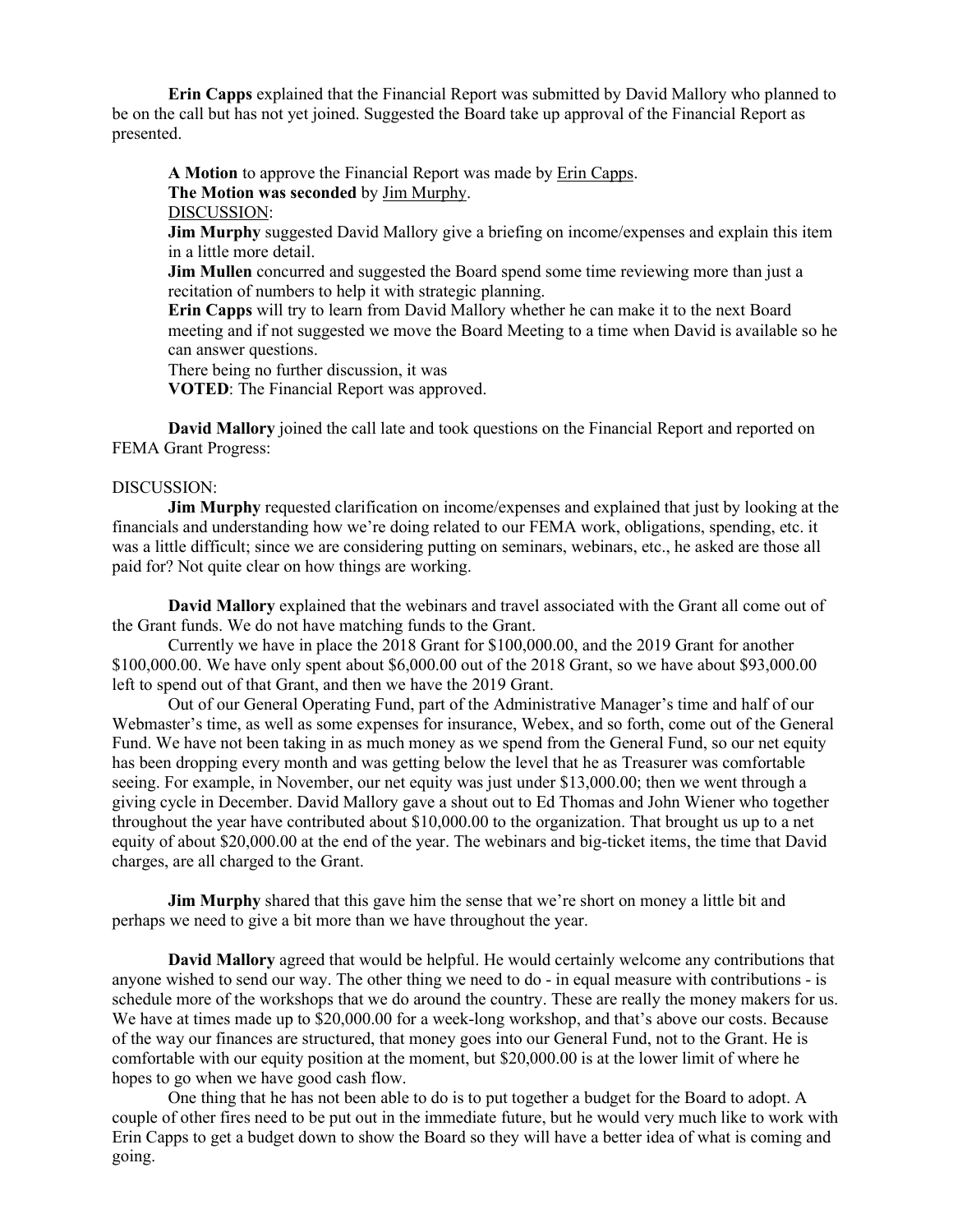**Ed Thomas** shared that in terms of both money and raising money, if we're going to apply for Grants or seek funding support, one of the first things anyone will ask us about is the level of participation of the Board in actually donating and demonstrating financial support to the organization. Several years ago, we adopted a requirement that every member of the Board has to make what is in their judgment, not anybody else's judgement, a significant contribution to NHMA. Having just looked at our report from last year, it was the worst ever in terms of Board participation, and that is a real problem. Even if it's just a few dollars, any donor is going to be looking for the Board to give money.

**Erin Capps** agreed. As it's now 2020, a new year, we need to make sure that we're contributing in both time and finance. She has a contribution planned out of funds received from the Utah Workshop. Suggested we explore the idea of Board members contributing at a suggested level. It is an important consideration as we get into discussions with the Nominating Committee, since we want people who are influential and that are interested in mitigation and supporting NHMA, but also those who are willing to make a contribution to it as well, to help us keep afloat.

**David Mallory** reminded the Board that their contributions are tax deductible.

**Erin Capps** requested David Mallory or Ed Thomas send out a reminder to the Board about this, for the benefit of those who were not on the call, and also to do a better recap. It is something we especially need to highlight for the Nominating Committee in bringing on new Board members.

**David Mallory** asked Erin Capps if she had discussed the documents / information they will need to send to Vince Brown related to the Grants in the coming week.

**Erin Capps** mentioned that she and David Mallory had a call with Vince Brown recently looking at where we are with the Grant and have promised to send him an Executive Strategy. The Strategic Planning Committee meeting is next week. We're trying to show to FEMA how Grant funding, and we as an organization, are tying into FEMA's goals and how we're conducting outreach with the Region. Vince Brown has our Grant application and our previous Grants and reports, and that reporting is truly just overall progress.

Though he has our goals and our deliverables in hand, Erin suggested it would be most helpful if, when he gets asked, Vince Brown can produce a little one-pager about NHMA and its excellent benefits to FEMA. She has tasked the Project Management Team to take this on after completing our Strategic Plan in order to produce something tangible (in one or two pages) that Vince can then pass around to folks at FEMA. This can include an overview of NHMA and the RNN, what we've done with the Grant funds and where we want to go. Part of this also is to tie it into our website so it's an easy reference to turn to. It can be continually updated as we have more.

This is why the webinars and workshops are important to us. Jaime has built a whole page on our website for webinars and presentations. We want the members to be able to talk about NHMA and have access to this material too. Vince emphasized the importance of connecting with the FEMA Regions and to that end, we mentioned the Hazard Mitigation workshop at Region 6 - thanks to Annie for the reminder and to Ed Thomas for the connection on that! We did get a response back and they will want us out there. We'll just look see what format they want us to participate within. There is also the Region 4 Summit that happens every year that we could be a part of, and David Mallory will reach out to Region 8 to see where we can make presentations or do some networking. It's important and we want to make sure that we are showing FEMA both how we are in line with their mission and also helping to communicate that to the Regions.

**David Mallory** explained that the reason we're going through this is because FEMA or FIMA actually the Risk Analysis Division - is looking critically at their partnerships: which partnerships are bringing value, which partnerships are helping them align with their goals and objectives, etc. We've structured the Grant over the past couple of years to align with whatever strategic planning they've got going. We're mindful of three main documents: the actual Mitigation Investment Strategy, the FEMA Strategic Plan, and an internal document Vince shared with us that is really a Risk Analysis Division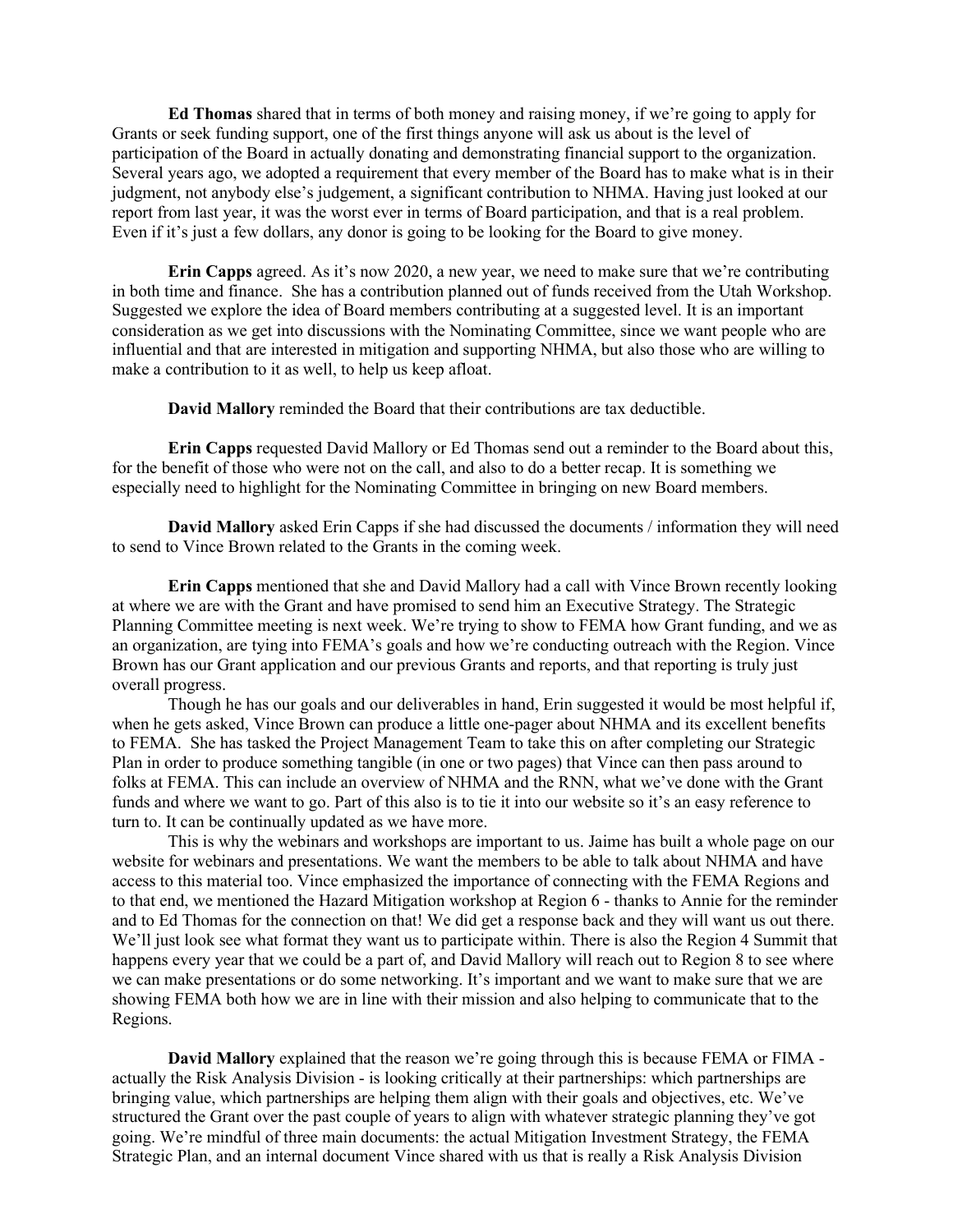planning document. We'll wade through all of that to see how we can help the Risk Analysis Division achieve their goals and missions and moonshots etc. That's all due next Friday, and we do have a meeting planned today.

With regard to the 2020 Grant: **David Mallory** iterated that FEMA has asked for a response from their CTP Partners on what level of funding they are looking at for the 2020 Grant period. That Grant application period has just now started. The opportunity is expected to go out in a couple of weeks. FEMA is trying to get things moved up a little bit in the schedule so it's not a dash towards the finish at the end of September. They would like some indication as to what we want to do in the next year, how much money, etc. we require. Based on the increased level of activity with webinars, travel, workshops, etc. that we want to do, David recommended that we increase our Grant request from \$100,000.00 to \$130,000.00. He explained that we have been at \$130,000.00 before and we've got enough activity on the plate that we could certainly spend that amount of money.

FEMA has asked for that response by close of business Friday. We could probably request an extension until the close of business on Monday which would allow us to talk about this more fully with the Strategic Planning Group at their meeting on Monday, but he would like to be able to make a response to FEMA either today or Monday.

#### DISCUSSION:

**Ed Thomas** stated that this sounded great. He suggested we request \$150,000.00 and be very clear that we want to use the extra money to actually develop a credential in Disaster Risk Reduction, whether a certificate or a title or whatever, and we make a very special effort as part of the Grant to take what we have already done and will be doing most of this year and put that forward into something that will really be of use to FEMA in terms of educating individuals, people, and communities on what's needed to fit into FEMA's moonshot goals of disaster risk reduction.

**Erin Capps** agreed and confirmed that we should request a Grant increase to \$150,000.00. She shared that Vince Brown also encouraged this in their call with him. This gives us an opportunity to involve others, not only on the Board but in our general membership who could be more involved but for issues they might have with travel to conferences, or who may need funding up front in order to attend. It gives us a chance to bring in a real expert as well.

With credentialing, we have a few options: We are looking at other organizations and how we can partner and team with them. In that effort, if we had a way to offer continuing education it would be an excellent advantage. This is incredibly important. Everybody needs it; it keeps folks coming back and is a way to offer a real benefit to our membership and attract more members.

Erin shared that taking a page from ASFPM, and what they and a lot of local and state Flood Plain Managers Associations offer in terms of allowing continuing education credits may be a good guide for a credentialing direction that we can take. If we could do that with Disaster Risk Reduction, either with a CEM or CFM or others, we could benefit from some of the funding that other organizations receive because these are handled by them. That's why you see us partnering with the ABA - it's a way for attorneys and others to get either their continuing education credits or continuing legal education credits. Because there's a fee associated with it, it's a way that we can continue to offer a benefit to members - and others that may not yet know about NHMA - that would help to bring in funds.

**Erin Capps** clarified with David Mallory whether FEMA required a new revised budget in the materials next week or if they are simply looking for the number.

**David Mallory** responded that FEMA is simply looking for the number. He recommended we provide a couple of paragraphs of explanation or narrative to support our request and asked if either Erin or Ed would like to put what was just discussed into the form of a resolution.

**Jim Mullen** requested further discussion before forming the resolution. Agreeing with Ed Thomas's remarks, he suggested we leave our narrative around this as broad as possible because part of the Strategic Planning Group's discussion has been to find a way to bring about a meeting with leadership at FEMA and try to get a handle on something a little more innovative than what we have always done.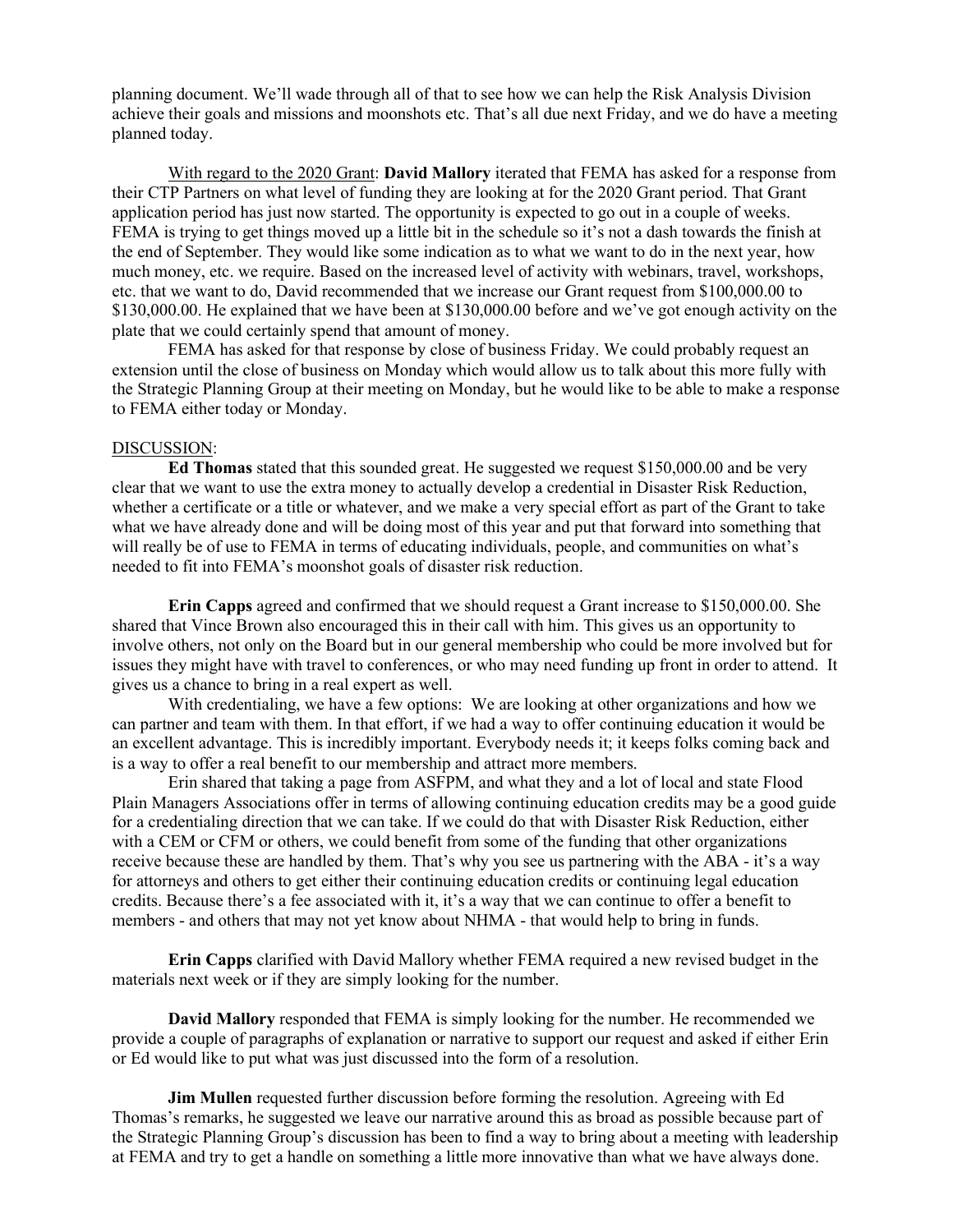We should speak more to them about how we can really bring their goals forward to get the locals driving with us on the concept of demanding mitigation and resilience rather than just reacting to the amount of the dollars available to them.

Jim suggested we sit down and say 'these are the assets we bring to the table in terms of the Board's resume's and capabilities and strengths', and then we can say '24 Modules in 24 Minutes' and describe how all of this knits together and then ask how do they want us to help them get this done? How can we be their honest broker? How can we be their agent to go out and pull this through? They can participate with us if they'd like if their experts want to come with us. We can provide them legal, practical, political, scientific, and technical information that we can pull together through these workshops, webinars, etc.; we can work hand-in-glove with them and be their outside team, if they want us to be. If we give them the chance in a 40 or 50 minute meeting to talk to them about how we might do that, and we do this around the mid-year time or whenever we agree on what works best for the people we have to make that presentation, we'll at least know where we stand. And if not, then we can put the \$150,000.00 in or whatever we think they're willing to do, but let's first get ourselves - and them - out of the box a little bit and think about what really needs to happen and how can we all collectively make it happen.

**David Mallory** agreed and thanked Jim for his comments. Having just come on the call as Jim was talking about codes and stating that rather than a 10-year horizon, rather focus on what can be done right now, here today, with the tools that are available right now here today. Our presentations, lectures, a lot of what Ed Thomas does is all focused around the idea that many of these decisions are made on the local level. And that's why local governments absolutely have to be engaged.

**Ed Thomas** agreed. Incorporating Jim Mullen's excellent remarks, he suggested we make it clear as part of our presentation to FEMA that with the existing funds we plan on going forward, getting the Curriculum further refined, updated, presented around the country, and then using the 2020 funds to develop an educational program that will produce at least a certificate that is meaningful to FEMA and its goals. Also involving the other Federal Agencies that have a role in this and anyone else that wants to play - whether it's a planning association or anyone else - in this partnership effort. Certainly ASFPM, which has expressed interest in restarting ASFPM support for some legal publications, legal workshops, and the kind of stuff we used to do for them.

**Jim Mullen** shared another benefit for the local elected official. In the Leadership Module slides that he helped put together with others, one of the topics was 'What's in it for me?' Well, if a local official can get a certificate that says they've taken these steps to learn about what they can do, then as an elected official, they're corporate counsel can say they're meeting a standard of care that can be very useful if something happens and people come after the mayor or the county commissioners and say 'why didn't you do something?' They can demonstrate they were taking steps to do something; they were addressing the issue. They're doing their best to meet the standard of care and wish they'd gotten more done, but at least there's a defense there. A lot of politicians worry about how they're going to defend themselves if something bad happens. That's one of the things that the enlightened people who care about managing a disaster wake up worrying about - and we can say that this credential can give you at least a badge that demonstrates that you were trying, that you were taking steps - and you can point to it and say 'it would have been so much worse, public opponents, if we hadn't done this much.'

## (DISCUSSION ENDED)

**Erin Capps** advised David Mallory that he will not need to request an extension from FEMA for our response and suggested we start an e-mail for him here and that we ask for the additional funding.

**A Motion** to increase the amount of Grant funds for 2020 to request the sum of \$150,000.00 explained along the lines of what Jim Mullen and Ed Thomas suggested with respect to leading to a certificate, and that we also include the other specific objects articulated by David Mallory, was made by Ed Thomas.

**The Motion was seconded** by Jim Mullen.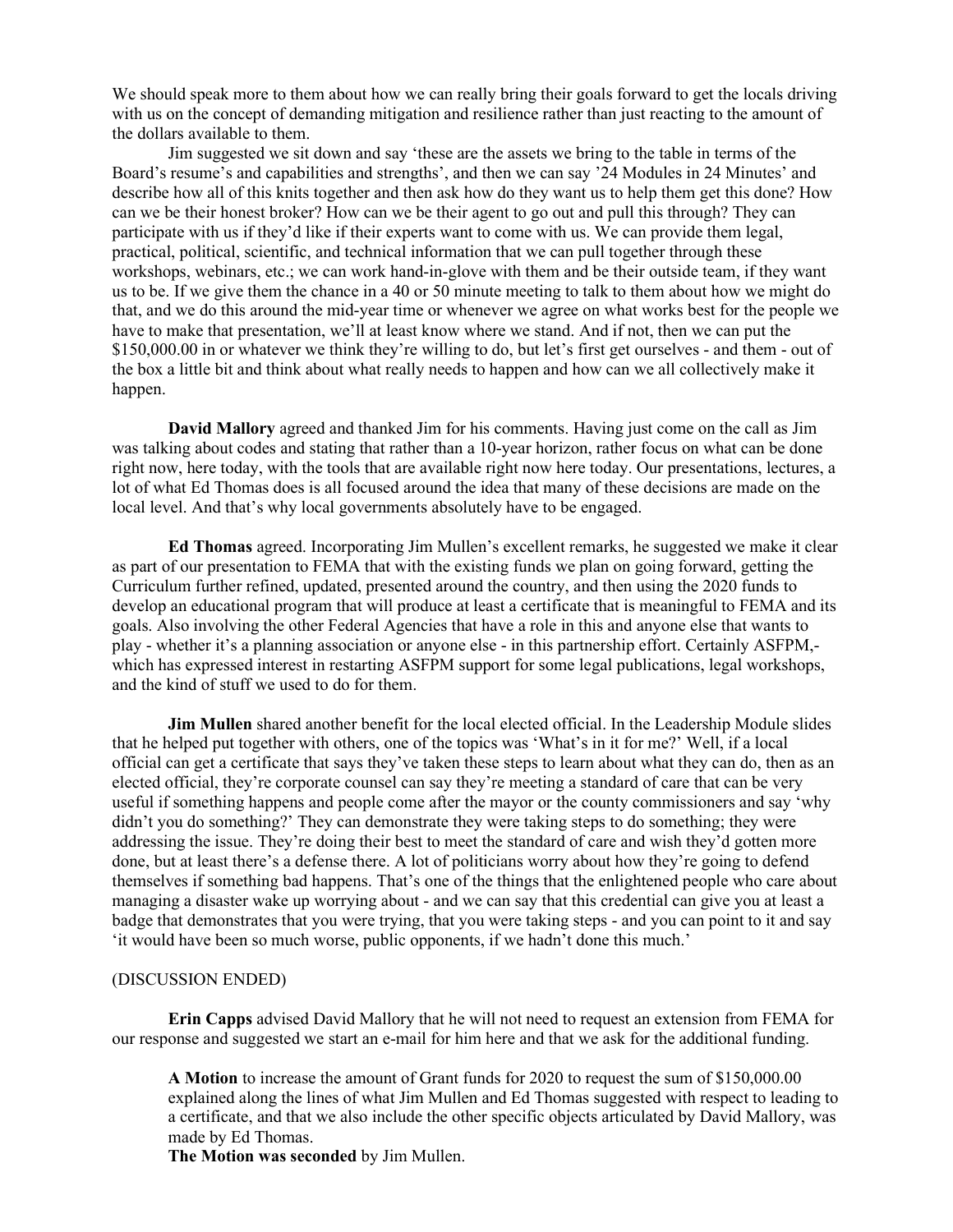There being no further discussion, it was

**VOTED**: The Board will apply for an increase in 2020 Grant funding for \$150,000.00 under the CTP to focus on accreditation and local officials.

**David Mallory** will follow up by email and get that out tomorrow.

# **IV. Board Elections - Nominating Committee**

**Erin Capps** opened the floor and asked if there is anyone who had not been a part of the discussion on the Nominating Committee who is interested in participating in that?

**Donna Boyce** is interested and will be included.

**Erin Capps** will organize communications by e-mail for the Committee to gather suggestions for the Board. She will take an e-mail then for new members and move forward from there.

# **V. Partnering Updates**

a. **ABA**

# **i. Status of ABA Resilience Book -ET**

**Ed Thomas** reported that the ABA Resilience book is making excellent progress and thanked everyone involved: Donna Boyce, Chuck Wallace, Ed Hecker, David Vaughn, and all others who contributed to it including Joe Rossi from Resilient Neighbors Network who wrote a chapter in it as well. We have extensive participation from the NHMA crowd in the preparation of this excellent book.

# **ii. Article on Earthquakes and some high-rise steel frame buildings by Dr. Keith Porter & Ed Thomas**

**Ed Thomas** reported briefly that Dr. Keith Porter and he published something in the ABA Journal about certain high-rise buildings built with steel frames, designed at the time quite properly according to the then-understanding of what would work in an earthquake which, it turns out, will not work, are actually dangerous and will collapse in a foreseeable earthquake. There are many such building in CA and probably all over. He is happy to distribute a copy of this article to anyone who wants it.

#### b. **Others?**

**Ed Thomas** shared he has been invited to do a presentation with Utah this coming week, at no cost to NHMA, at a NIST Resilience Workshop relating to earthquake recovery. This is part of a series that NIST is doing with FEMA, and he is excited to participate in it using NHMA materials.

#### DISCUSSION:

**Erin Capps** asked given where we are nationwide particularly in CA and other areas of high risk, what have been some successful mitigation strategies? FEMA has a Mitigation Grant Program and other resiliency programs for mitigating earthquake risk; are there other strategies that have worked besides rebuilding a building with different materials?

**Ed Thomas** shared that California is the national and possibly the world-wide star with regard to building codes and things that can be done ahead of time toward mitigation via their earthquake preparedness day, education, building codes, etc.

What is very exciting is that NIST - for the very first time - after strongly resisting efforts that Ed and others have pressed upon them with respect to understanding that we can't rely on building codes to take us all the way in terms of resilience and post-disaster recovery because they are only designed for life safety. Now for the first time, NIST is saying the same thing and stating the need to look beyond lifesafety in building codes.

So, we can really look forward to using the NHMA educational material as part of this effort to include post disaster resiliency, recovery and disaster risk reduction in building codes.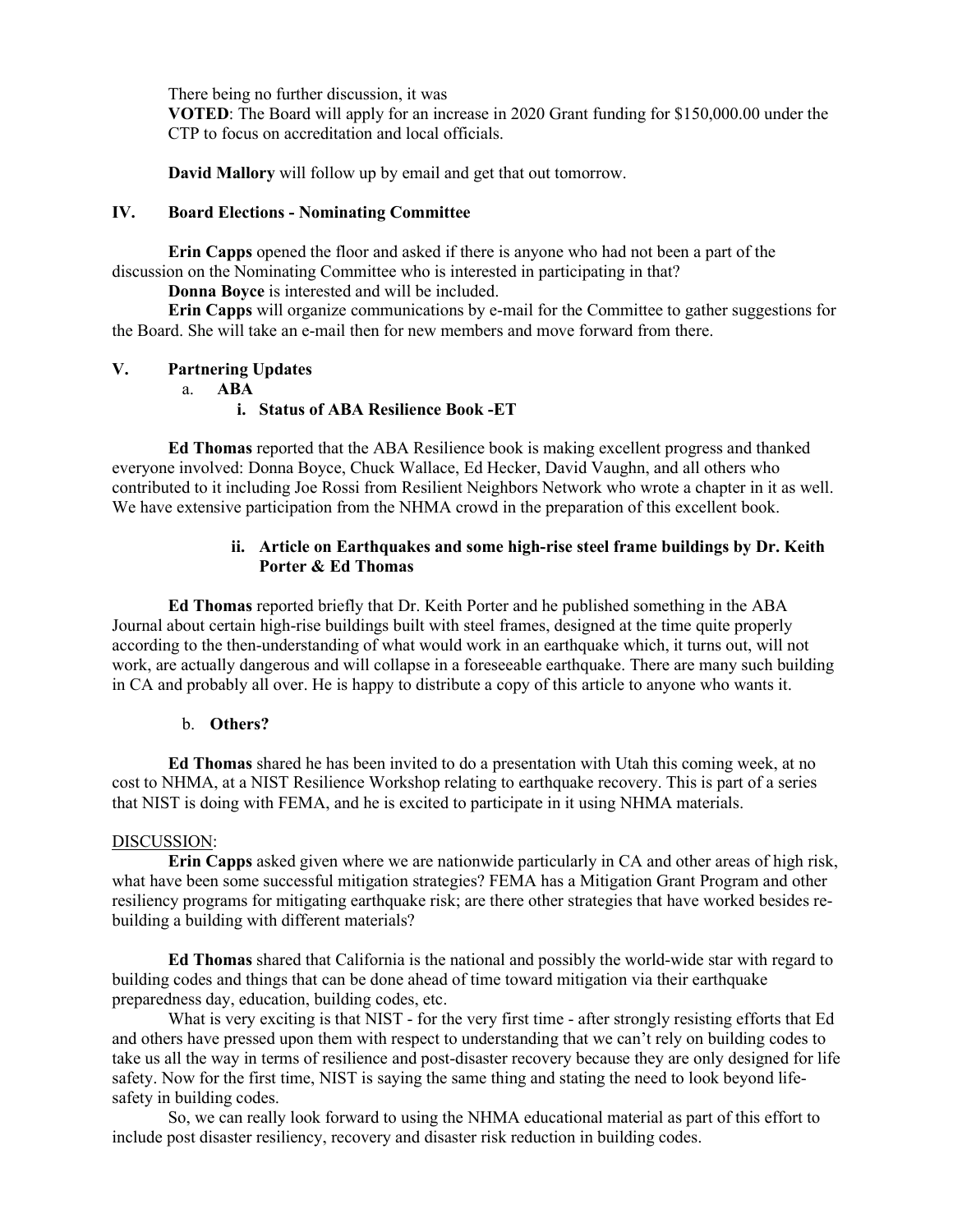In addition, the new FEMA requirements are taking us even further by stating that as people rebuild using PA dollars, they must use at least the current standard of the building code. This was also brought up in a recent interview Ed Thomas had with *Energy & Environment*. This is a huge step forward for FEMA and a lot is happening.

**Jim Murphy** asked from the perspective of having worked on the building codes in California some 20 years ago with regard to connections in steel frame and other buildings, if when FEMA says they have to use building codes, do they mean current standard good international building codes, not just local building codes?

**Ed Thomas** responded that PA has always required the use of current local codes and standards; but this requirement goes beyond that in saying they must use the current edition of the International Codes. Again, this is a wonderful thing but won't take us all the way in terms of resilience and post disaster operability, and NIST, for the very first time, is looking to push in that direction.

**Jim Mullen** shared that most of the successes he would cite from a long time ago were critical successes rather than things that became widespread practices. The success in Seattle through Project Impact with regard to sensible resilience for schools and home retrofitting went back to finding a way to get individuals as a group to ask 'what can we do to make our homes resilient, our work environments resilient, our communities resilient', etc., so that they could get through an event with a minimum of disruption. When talking about mitigation, we should look at the impact of having to recover from something that didn't have to happen if mitigation had been done beforehand.

Jim share that his focus now is to start doing exercises with the general public about how to prepare themselves for a potential extended stay in their homes after a disaster - how to stay warm, how to eat, how to get information, how to help each other - those are the basic things that matter after an event.

The process of getting people to look at this goes back to the Leadership Module he helped with in the DRR Curriculum. How do we get elected officials and senior appointed officials to materially direct their efforts to things that can be done right now? Not just with codes. In the beginning, when talking about Project Impact and discussing building codes, it was the bankers, insurers, and everybody else who were asking 'what about our homes? Schools? Offices? The things that are already built, what will make us safer?' That's what really developed attention toward identifying things that can be done immediately within a week, a month, or six months to prepare beforehand for a disaster event.

**Donna Boyce** shared that this also happens to volunteer organizations after a disaster. Increasingly, they include elected officials, chambers, business owners, citizens, certainly individual and home preparedness. They may go through the Red Cross to undertake that. She started something like that on Long Island which may still be ongoing. It's something coming more to the fore and certainly NHMA, its materials and those of us engaged in its work are well able to provide assistance.

**Erin Capps** asked what are some of the things that FEMA can help communities pay for or provide some assistance with in regard to earthquake? With NIST as well; not necessarily funding but putting out the message and letting communities know what they can do, what works, and what the best practices are. We haven't seen a lot of that with regard to earthquake; we have the Great Shake-Out, and we talk about things to do during an earthquake, and about building codes and how to build back after an event. Is there any good guidance for the average citizen about what they can do before an event? Some of the wildfire mitigation advisories do this by discussing how to clean around your home and trim back vegetation, etc. Is there similar information pushed out for earthquake? If not, it might be something we could consider doing, perhaps having a webinar on.

**Shannon Burke** agreed this is a very good idea. Helping to educate people about earthquakes and getting information to homeowners about things that they can do would be very beneficial.

**Ed Thomas** agreed and suggested we involve Dr. Dennis Mileti. Dennis has given actual community television discussions on what he has personally done in his own house with respect to the inevitable Coachella Valley earthquake, and is just a model of individual preparedness in terms of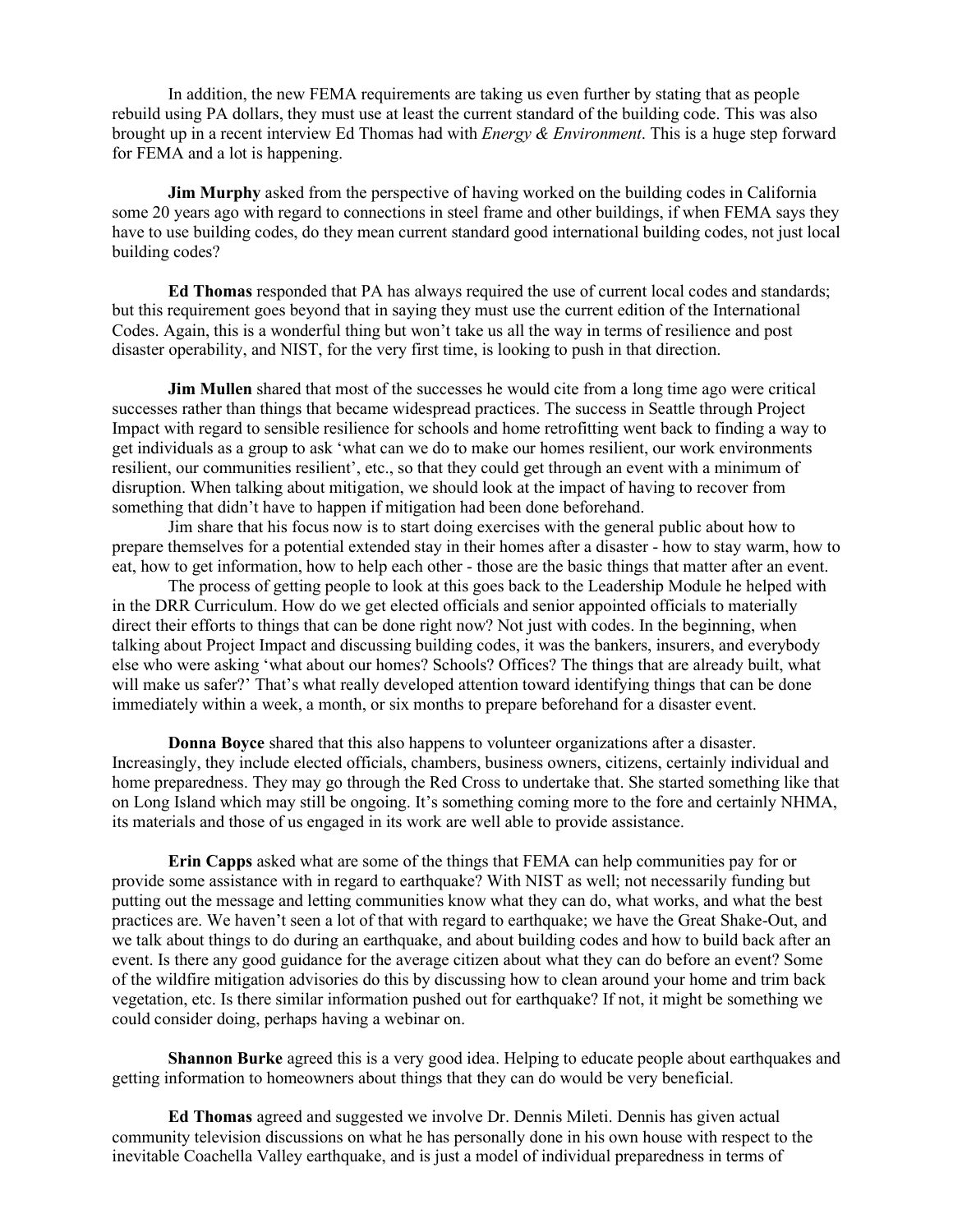hanging pictures and artwork, getting ready for having a water supply and food on-hand, a tent in the back yard, etc. That would be really excellent and would also bring us closer to the Natural Hazards Center as he is Director Emeritus and a close friend of ours too. Ed would be happy to speak to Dennis about that and weave him into any such presentation.

**Jim Murphy** shared that we keep talking about residential construction and that type of thing but it's really important that we emphasize the role of the infrastructure, whether its water lines, sewer lines, electricity; all of this is what's really important in being able to respond and recover after an event. Sometimes even if your codes are up to speed, if you don't have the ability to get the infrastructure to serve you effectively you have some real problems. That's something we need to make sure we work at.

**Jim Mullen** agreed and mentioned that he had just sent his January 2020 blog to Erin Capps and Ed Thomas, which talks about how to exercise with the public directly. Somehow we've got to reach the public, move around all the white noise and all the procedurals and meetings that occur, to find some way, somewhere of dealing directly with the public and getting them thinking about how to protect themselves in a variety of ways. If we start with something simple, like 'it's cold and dark outside, its wet, how will you and your family eat because the power's out and you don't know what's going on' and then expand that to include even things like building codes and why those are important, it could be very effective. This is a great discussion and a good direction we're headed in.

**Erin Capps** shared she is thinking of setting some dates for upcoming webinars. For the CTP and our continuing Grant, she suggested setting dates to later fill in with webinars. Because we have this excellent article that's already out, and we have a resource in Ed, Jim Mullen and Jim Murphy and all those on the Board who might be interested, this could be a good opportunity to network and create some ongoing interest. We could develop something that leverages our partnership with the Natural Hazards Center and do a combined webinar bringing in Dr. Mileti. It could be available for anyone who wants to join - local officials, state officials, FEMA, etc. - to go through a discussion of earthquake risks and then discuss some of the actions that local officials can take - aside from rebuilding a building - and identify some crucial actions that citizens can take. It would be great as a part of that to have a one-pager available that they can download and put up on their own website for the local community which would be developed by NHMA and have both NHMA's logo and perhaps the Natural Hazard Center's as well. It would focus on what one can do when their earthquake risk is real. So, we could tie the two of these together and have both a webinar and distribution of a one-pager. It would illustrate what we can do with our Grant Funding and getting the word out.

**Erin Capps** further explained that both she and David Mallory are already working on getting dates for webinars. They had a call with Vince Brown at FEMA who oversees our Grant to discuss what's needed going forward, and one of the things we want to do is emphasize our partnering with other organizations and outreach to FEMA Regions and how we are helping local communities. Again, the RNN is very important but so also is stressing how we are using our mission and our funding to help.

One of the things Erin would like to see us do is take a page from the Natural Hazards Center which does have on their website already a series of webinars with FEMA. Though they don't have everything announced, they do have dates set, and so it's a 'save the date' on their website.

We could certainly do something similar and this webinar would be excellent as one of them. We also have a full list of topics to fit into those dates.

#### VI. **FEMA Updates a. CTP**

**Erin Capps** reported that the CTP Committee met and have agreed for David Mallory to take on the role of Program Manager so he can help facilitate the setting of dates, coordinate with subject matter experts to participate, etc. That's how the CTP wishes to move forward. Erin reports she can see this leading to something actual very soon.

Also, from last month's call, Tom Hughes wanted to do a webinar for the National Mitigation Investment Strategy. Erin reported that Jamie Leigh Price at FEMA, who works in the headquarters for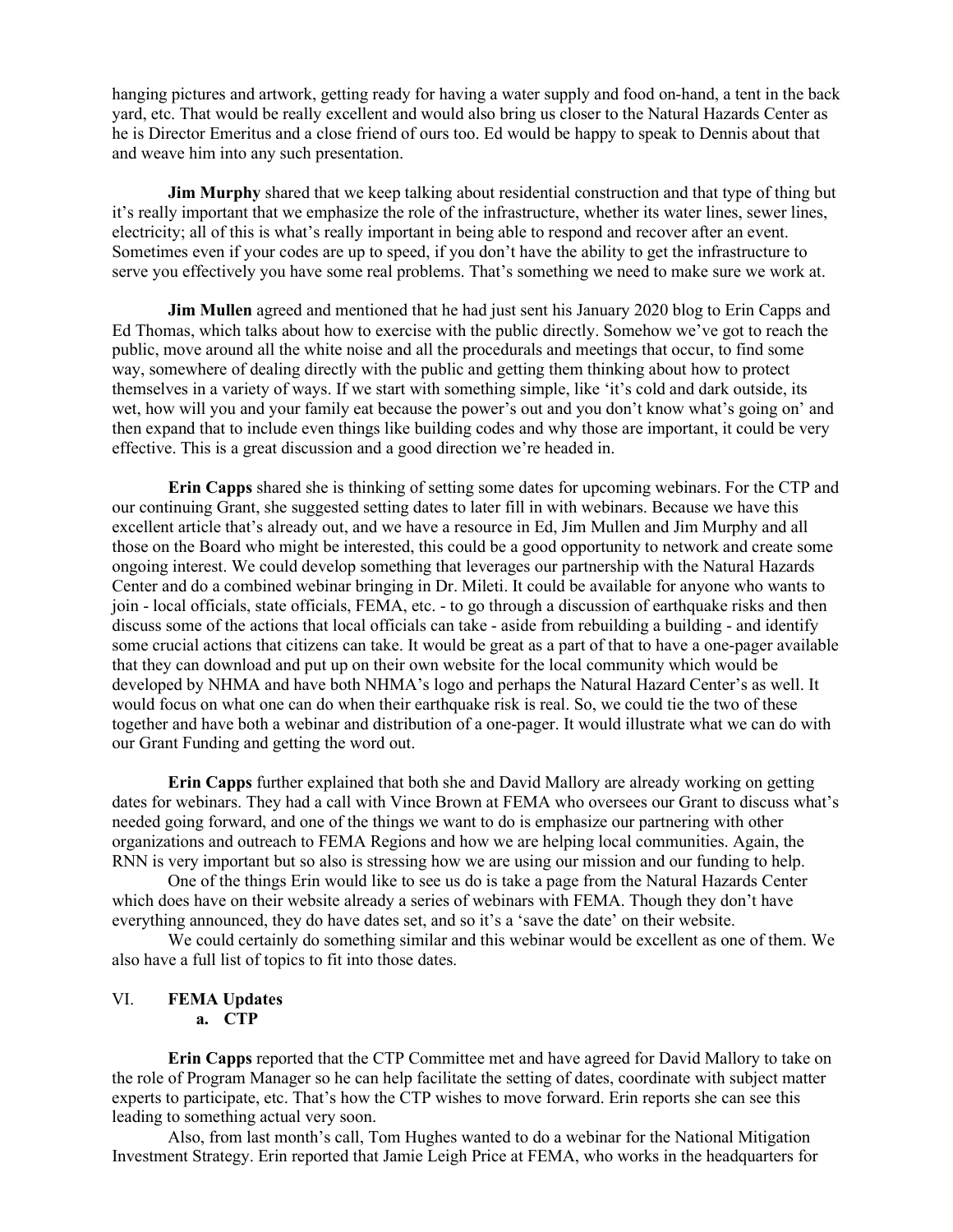the National Mitigation Investment Strategy, recently was presenting to some of the FEMA Regions in the Northwest, in FEMA Region 6 and is interested in doing a webinar for us on that with official approval. It would be a follow-up to her original presentation. Then our next webinar could be on earthquake risk and activities for citizens to take up. That gives us some actions going forward.

# **b. External Stakeholder Working Group**

- **VII. Upcoming Events**
	- **a. Utah Workshop**
	- **b. Arkansas Floodplain Managers**
	- **c. Others?**

# **VIII. Board Activity EC-John Wiener**

- **a. distributing NHMA Materials at conferences**
- **b. Contributing Time and Financial Support**
- **IX. Committee Updates**
	- **a. Discussion of Reinstituting Legislative Committee**
	- **b. Other Updates?**

# **X. Other Discussion**

# **XI. ADJOURN**

**Erin Capps** wrapped up the meeting which discussed partnering, the CTP, upcoming workshops, and the need for contributions from Board Members. She will sit down for a catchall for any other discussion.

**A Motion** to adjourn was made by Ed Thomas. **The Motion was seconded** by David Mallory. There being no discussion, it was **VOTED**: The meeting was adjourned.

Meeting adjourned 4:01 p.m. Eastern Time.